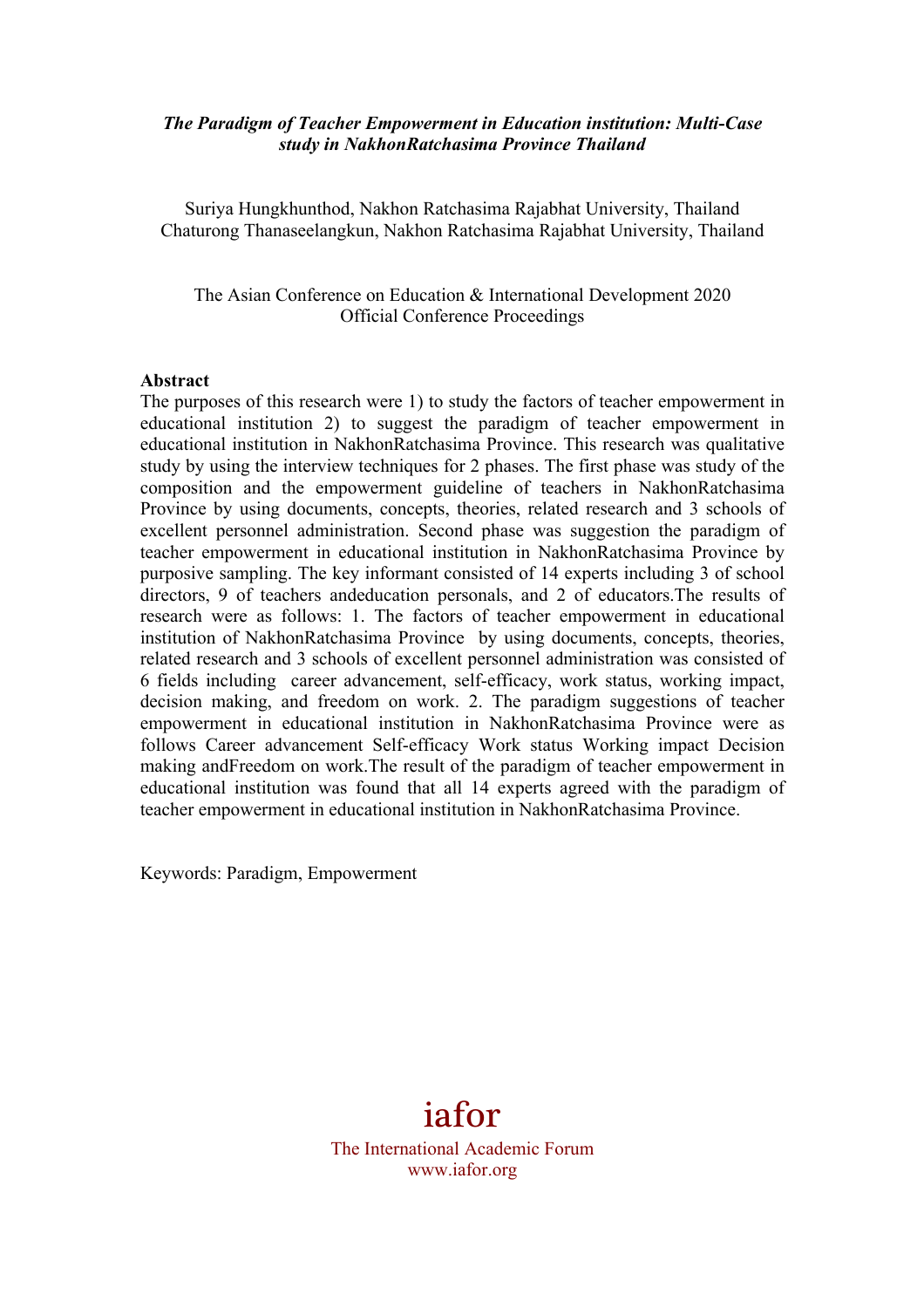#### **Introduction**

Education is an important tool in creating people, creating society and creating a nation. It is the main mechanism in human's develop to qualities. Their live happily with other people in the society and the 21st century. Education is an important in creating advantage for competition and standing on the world stage economic system and social. It is world' s dynamic. It is importance and devotion to the development of education to develop their human resources to keep up with the changes in the economic system and social of countries, regions and the world (Office of the Education Council 2560, P.1)

Human development is the key to driving and developing the country, especially quality of education to people have desirable characteristics that society 's National Education Act B.E. 1999 Article 6. The provision of education is human's develop ; body, mind, intellect, knowledge and morality ethics and culture in live happily with other people in the society, according to Article 9 (2). The school in Nakhon Ratchasima have to decentralize for management to educational in service area office, educational institutions, and district office for local administration to article 23. It is provide education in the form of non-formal and informal education including knowledge, morality, learning process and integration of education. But the level of educational institutions in Nakhon Ratchasima have learning processes for education. It is support the teacher to arrange the atmosphere, the environment, the media, and facilitate. The learners have learning and knowledge including the research as part of the learning process. At the same time, the teachers and the learners are learning with instructional media and science resources ( Ministry of Education 2010, P.3)

At the present, the school can't perform to success on the time. It can't the policy into task to effective because the school management. The education reform were enhance quality of school in a part which empowerment is a management format is interesting (Songsan Somchit, 2009,P.8)

As a result of empowerment work is important for teamwork and organization. Its help teachers for confident and more self-reliant, with enthusiasm focusing on creative awareness, develop self-work skills, or with others people. Teamwork create a process for improving the job that he is responsible. the person is a pioneer of new learning and seeking Themselves at all times, promoting learning for learners, as well as training students to become good citizens. They have a quality and goal to develop of education in the country. Teacher is esteemed that high vocation and should take and continual development so that teachers were perform efficiency "Professional Teacher" (Office of the Education Council, 2009, P. 20)

Problems and obstacles of teachers empowerment were caused ; personal, organizational and environmental matter. Teachers who do not wish to participate in administrative decisions because it is waste time on teaching and empowerment works were Conceal the image of administrators who lack the ability to work, some teachers lack the effort change and development together with sufficient resources and support, Some teachers do not cooperate, while some administrators are losing power. Some teachers were against because they can't accept to change roles and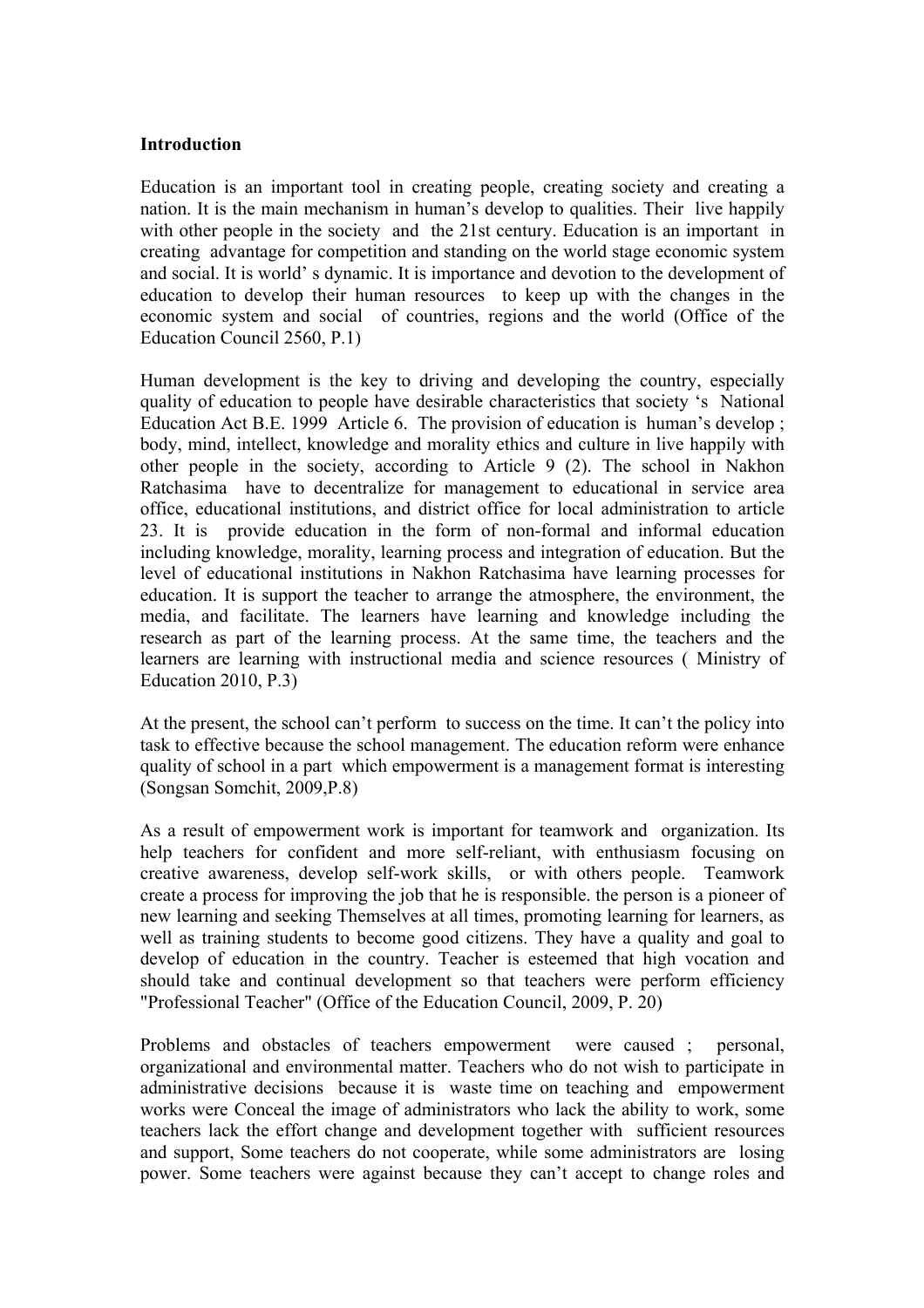responsibilities, do not want to increase responsibility, do not trust the consequences of the change or because teachers lose skills and abilities to support the improvement of various issues obstacles to teacher empowerment (Blase & Base, 1994). The results of the Kleger and Lotman (Klecker & LDadman, 1996) found that the teachers are working, a bias in sex, do not use technology and do not skills in the work. Teachers have many tasks or work alone so that all things have the impact and undermining to working power of teachers in the country. Thailand has problems and obstacles of teachers empowerment that perform teaching by oneself, because some teacher are waiting for orders from the executives. Some schools are waiting to the parents and do not do because they have old culture. ( Kotwonsa Arun, 2010, P. 32)

Form the result of research, the researcher realized problems school and management of school to efficiency and effective. It is the paradigm shift to change management by teacher empowerment, to development the quality of learning management. Teacher used the paradigm of teacher empowerment in educational institution. It makes teacher empowerment, proud , able, create morale in work and satisfied which the action of school are success to quality and efficiency, to guidelines for the director in create policy, personal plan, management school, quality management and effectively.

## **Objective**

1. To study the factors of teacher empowerment in educational institution in Nakhon Ratchasima province.

2. To suggest the paradigm of teacher empowerment in educational institution in Nakhon Ratchasima province.

## **Conceptual Framework**



Figure 1: The Conceptual Framework.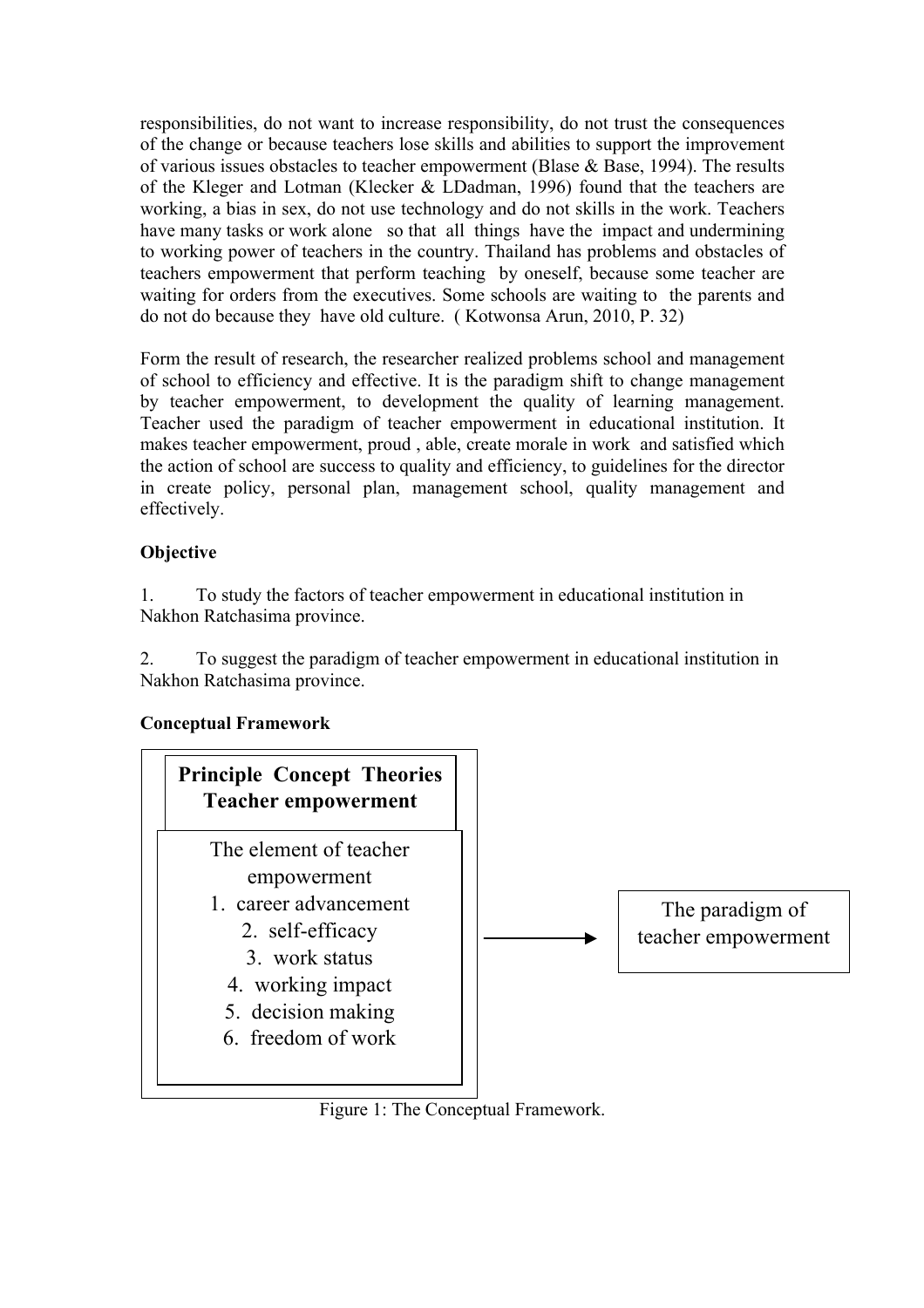## **Methodology**

Phase 1 : Study of the factors and guidelines of teacher empowerment in educational institution by Multi-Case Study in Nakhon Ratchasima province.

The researchers conducted many type of research methodology which it can concurrent as follows:

Step 1 : Study of the factors and guidelines of teacher empowerment in educational institution

Step 2: Study guidelines of teacher empowerment in educational institution

Phases 2 : The paradigm suggestions of teacher empowerment in educational institution in NakhonRatchasima Province by Multi-Case Study including conducted 2 step as follow :

Step 1: draft of the paradigm suggestions of teacher empowerment in educational

Step 2 : Confirmation the paradigm of teacher empowerment

### **Result**

Phase 1 : the element of teacher empowerment in educational institution in Nakhon Ratchasima province the element of teacher empowerment in educational institution in Nakhon Ratchasima province using content analysis from documentary, academic article research related in country and foreign country found that the element of teacher empowerment in educational institution in Nakhon Ratchasima province including 6 parts such as career advancement, self-efficacy, work status, working impact, decision making and freedom of work.

Phase 2 : the paradigm of teacher empowerment in educational institution in Nakhon Ratchasima province the paradigm of teacher empowerment in educational institution in Nakhon Ratchasima province using the interview 3 experts, to questioned the opinion of the experts about the paradigm of teacher empowerment in educational institution in Nakhon Ratchasima province , to lead the synthesis of the paradigm of teacher empowerment in educational institution in Nakhon Ratchasima province (draft). All 14 experts were confirmation the paradigm of teacher empowerment in educational institution in Nakhon Ratchasima province including 6 parts as follow:

- career advancement part including : organization or department, worker and quality of work.
- self-efficacy part including : experience, succession, action, observation of model, persuasion of words and body and emotion.
- work status part including : planning, management organization, personal management, command and control.
- working impact part including : personal morale, interaction, democracy process and participatory management.
- decision making part including : problem recognition, definition of problem, creation or definition of choice, evaluation behavior and monitoring action.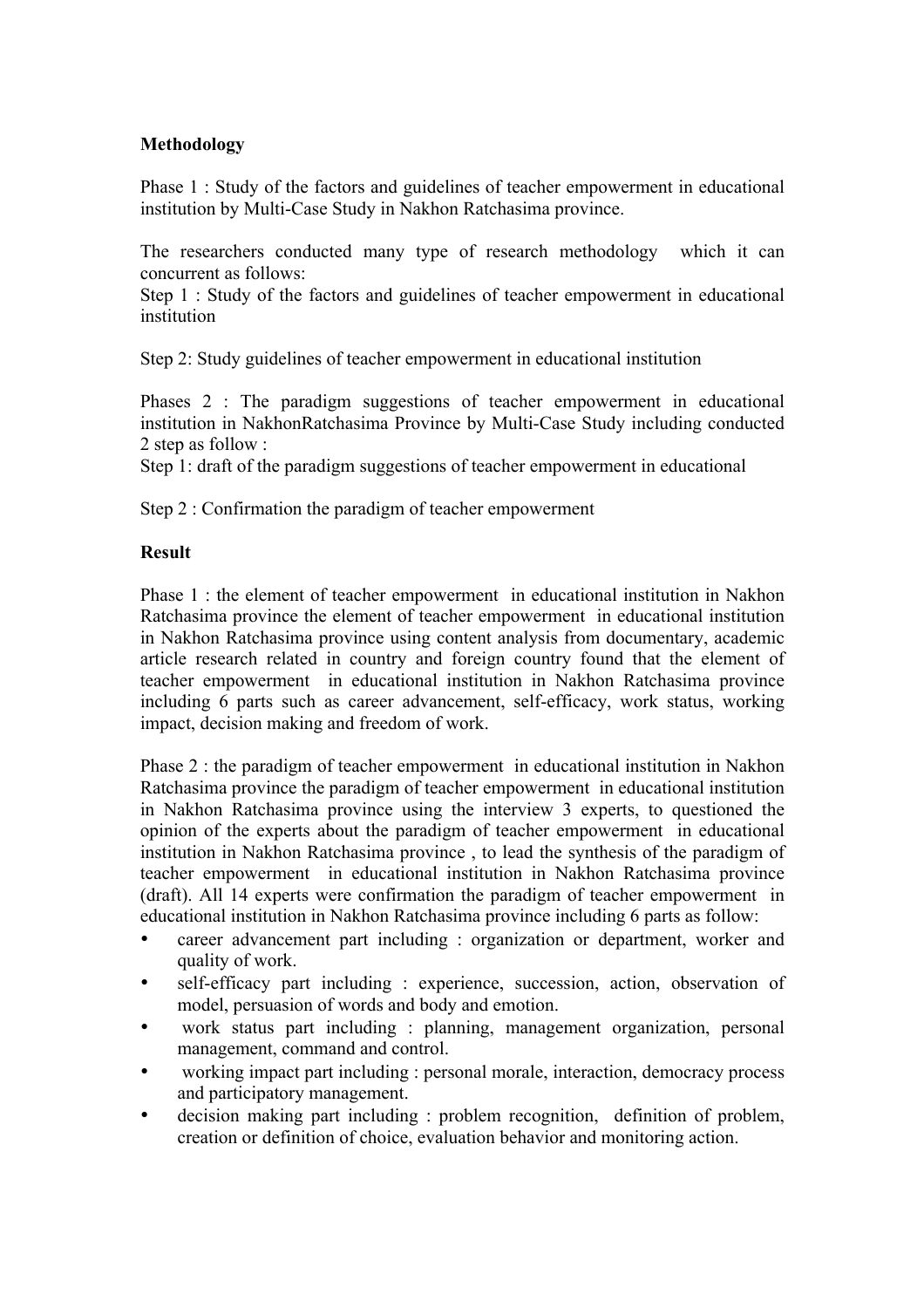• freedom of work part including : training, observational study, study leave, classroom action research and supervision performance.



Figure 2: The construction Paradigm of Teacher Empowerment

## **Recommendation**

1.1 there should be a research to develop the paradigm of teacher empowerment in educational institution in Nakhon Ratchasima province that the director of school used guidelines and education management.

1.2 There should be an action research to participation using the paradigm of teacher empowerment into middle school and small school, to other develop.

1.3 There should be an quantitative research conducted to the relationship between efficiency of action with teacher empowerment in educational institution in Nakhon Ratchasima province, to effect of teacher empowerment

## **Acknowledgements**

The researcher would like to express her deepest appreciation to Assistant Professor Dr. Chaturong Thanaseelangkun, the Advisor for her never-ending support on this dissertation. Associate Professor Dr. Sanrudee Deepu, Associate Professor Dr. Kitipong Luenam , Dr. Rangsiswut Suwanrotjana, Assistant Professor Dr. Suphap Phoorungrueng, for their guidance in the dissertation. Lastly, the researcher would like to thank all the management and teachers at bungsaardwattana School, plookpanya School and Regional Special Education Center 11, Nakhon Ratchasima for their time in the interview.